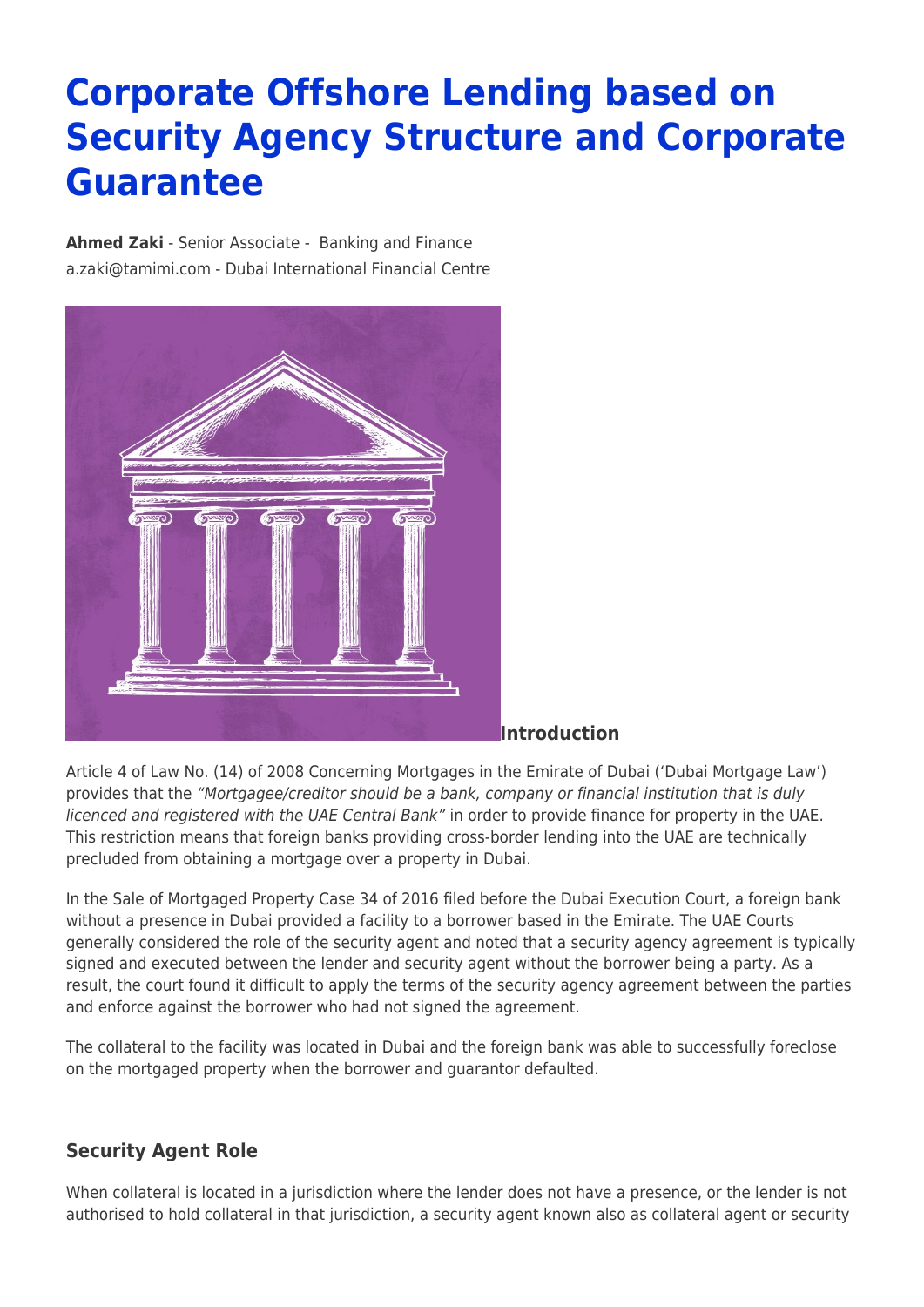trustee can be appointed to hold the collateral on behalf of the lender.

Many foreign financial institutions are not licensed by and registered with the UAE Central Bank and therefore need to appoint a security agent to hold certain types of collateral located in the UAE.

A security agent could also be appointed in a syndicated loan, a form of business loan in which two or more lenders collectively provide loans for one or more borrowers. Usually, the syndicate appoints one of its members as a security agent to hold collateral on behalf of the syndicate as a whole, with the provision that the syndicate member is in fact entitled to hold collateral in the jurisdiction where the collateral is located.

## **Background**

A Kuwaiti bank ('Lender') had granted facilities of circa AED340 million (circa US\$95 million) to a company incorporated in Dubai ('Borrower'). Disbursing the facilities was conditional on the Borrower providing the Lender with collateral worth the total facility amount. The Lender was not licensed in the UAE.

The Borrower had agreed to procure, in favour of the bank an UAE based corporate guarantor ('Guarantor'), which owned 32 plots in a non-designated area in Dubai (i.e. a place where only UAE and/or GCC nationals were entitled to own real estate).

The Guarantor agreed to mortgage the 32 plots as security for the facility. The parties agreed to appoint a local UAE bank as the security agent pursuant to a Security Agency Agreement ('Security Agent'). The Security Agent was not a lender to the Borrower and its sole role was to be the legal holder of the security interest.

The Borrower and the Guarantor collectively failed to repay any amount to the Lender, which led to an accumulated outstanding amount of more than AED381 million (approx. US\$104 million).

## **Direct Enforcement Case**

Following the default, 32 notarised legal notices (one for each property) were issued to the Guarantor.

A direct enforcement case was commenced before the Dubai Court of First Instance to foreclose the mortgaged properties after a period of 30 days had passed, in accordance with Article 4 of the Dubai Mortgage Law.

After hearing arguments, the Dubai Court of First Instance issued a favourable decision to attach the 32 plots, stamped all the mortgage deeds with the execution writ and ordered the sale of all the plots by way of public auction.

### **Appeals**

The Guarantor contested the legal proceedings by filing 13 appeal cases, two grievance cases, two objections cases and a petition case before the Dubai Court of Cassation.

One of the main challenges raised by the Guarantor before the Appeal Court was the interpretation of Article 4 of the Dubai Mortgage Law. The Guarantor argued that, under the natural and ordinary wording of